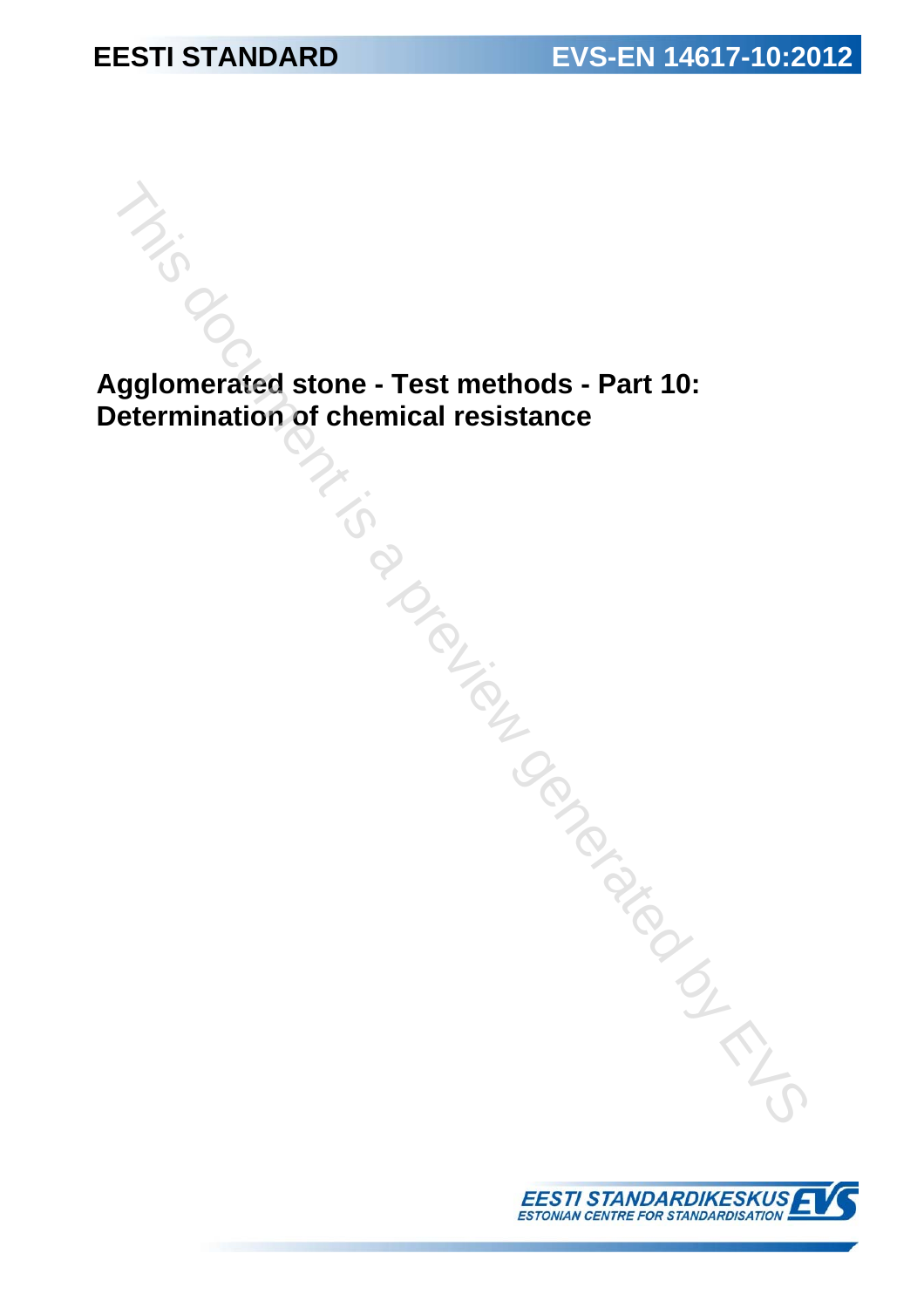# **EESTI STANDARDI EESSÕNA NATIONAL FOREWORD**

| EVS-EN<br>Eesti<br>standard<br>See<br>sisaldab Euroopa standardi EN 14617-10:2012<br>ingliskeelset teksti.                                                                                                                                                                                                                                                                                                                                                                                                                                                                                       | 14617-10:2012 This Estonian standard EVS-EN 14617-10:2012<br>consists of the English text of the European standard<br>EN 14617-10:2012.        |  |
|--------------------------------------------------------------------------------------------------------------------------------------------------------------------------------------------------------------------------------------------------------------------------------------------------------------------------------------------------------------------------------------------------------------------------------------------------------------------------------------------------------------------------------------------------------------------------------------------------|------------------------------------------------------------------------------------------------------------------------------------------------|--|
| Standard<br>on jõustunud<br>sellekohase<br>avaldamisega EVS Teatajas.                                                                                                                                                                                                                                                                                                                                                                                                                                                                                                                            | teate This standard has been endorsed with a notification<br>published in the official bulletin of the Estonian Centre<br>for Standardisation. |  |
| Euroopa<br>standardi rahvuslikele<br>liikmetele<br>Euroopa<br>kättesaadavaks 11.04.2012.                                                                                                                                                                                                                                                                                                                                                                                                                                                                                                         | standardimisorganisatsioonid on teinud Date of Availability of the European standard is<br>11.04.2012.                                         |  |
| Standard on kättesaadav Eesti Standardikeskusest.                                                                                                                                                                                                                                                                                                                                                                                                                                                                                                                                                | The standard is available from the Estonian Centre for<br>Standardisation.                                                                     |  |
| <b>PIDENS</b><br>Tagasisidet standardi sisu kohta on võimalik edastada, kasutades EVS-i veebilehel asuvat tagasiside vormi või<br>saates e-kirja meiliaadressile <u>standardiosakond@evs.ee</u> .                                                                                                                                                                                                                                                                                                                                                                                                |                                                                                                                                                |  |
| CS 91.100.15                                                                                                                                                                                                                                                                                                                                                                                                                                                                                                                                                                                     | <b>ASSIS</b>                                                                                                                                   |  |
| Standardite reprodutseerimise ja levitamise õigus kuulub Eesti Standardikeskusele<br>Andmete paljundamine, taastekitamine, kopeerimine, salvestamine elektroonsesse süsteemi või edastamine ükskõik millises vormis või<br>nillisel teel ilma Eesti Standardikeskuse kirjaliku loata on keelatud.<br>Cui Teil on küsimusi standardite autorikaitse kohta, võtke palun ühendust Eesti Standardikeskusega:<br>\ru 10, 10317 Tallinn, Eesti; www.evs.ee; telefon 605 5050; e-post info@evs.ee<br>The right to reproduce and distribute standards belopes to the Estonian Centre for Standardisation |                                                                                                                                                |  |

ICS 91.100.15

**The right to reproduce and distribute standards belongs to the Estonian Centre for Standardisation** 

No part of this publication may be reproduced or utilized in any form or by any means, electronic or mechanical, including photocopying, without a written permission from the Estonian Centre for Standardisation.

If you have any questions about copyright, please contact Estonian Centre for Standardisation: Aru 10, 10317 Tallinn, Estonia; www.evs.ee; phone 605 5050; e-mail info@evs.ee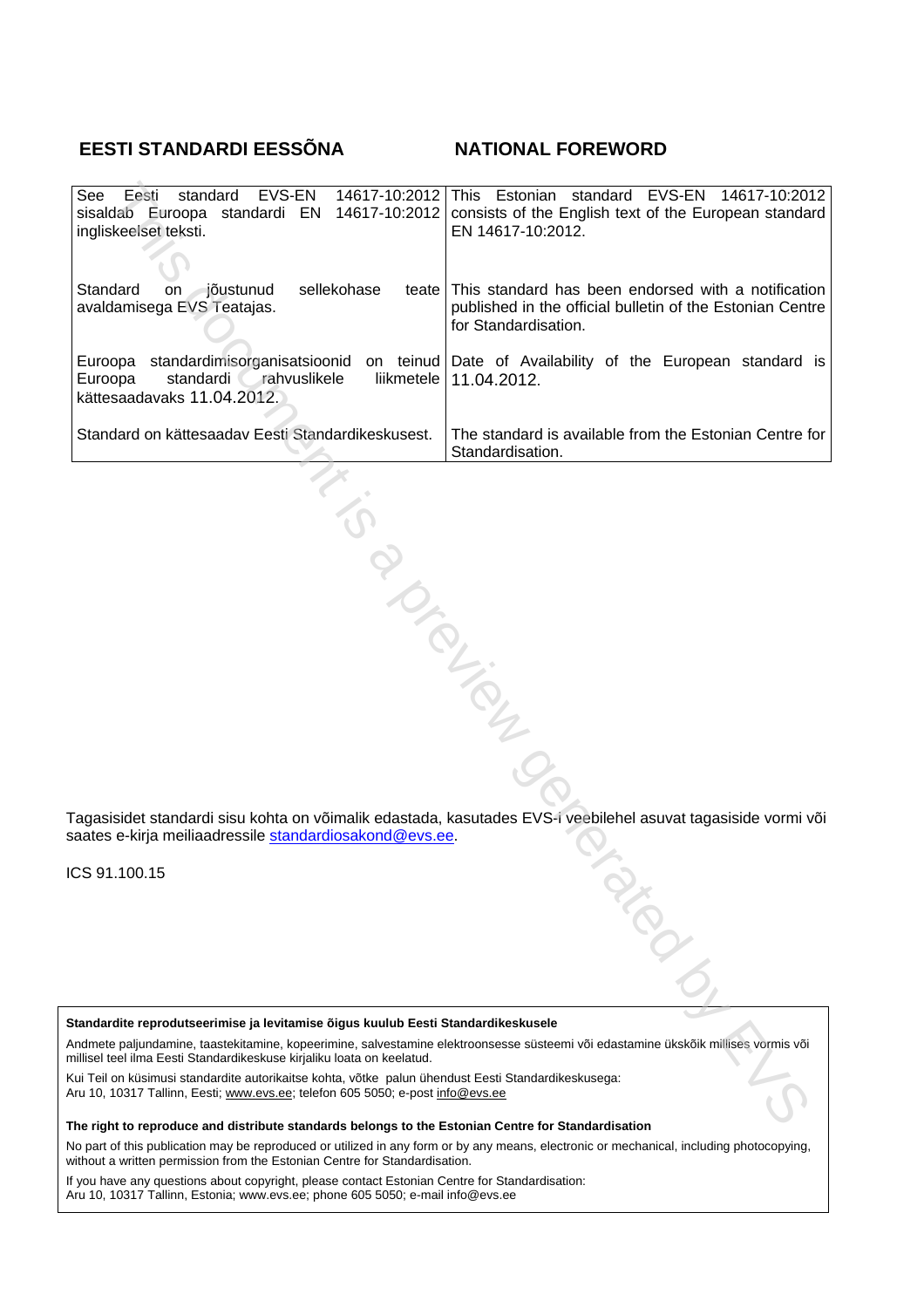# EUROPEAN STANDARD NORME EUROPÉENNE EUROPÄISCHE NORM

# **EN 14617-10**

April 2012

ICS 91.100.15 Supersedes EN 14617-10:2005

English Version

# Agglomerated stone - Test methods - Part 10: Determination of chemical resistance

Pierre agglomérée - Méthodes d'essai - Partie 10: Détermination de la résistance chimique

 Künstlich hergestellter Stein - Prüfverfahren - Teil 10: Bestimmung der chemischen Beständigkeit

This European Standard was approved by CEN on 9 March 2012.

CEN members are bound to comply with the CEN/CENELEC Internal Regulations which stipulate the conditions for giving this European Standard the status of a national standard without any alteration. Up-to-date lists and bibliographical references concerning such national standards may be obtained on application to the CEN-CENELEC Management Centre or to any CEN member.

This European Standard exists in three official versions (English, French, German). A version in any other language made by translation under the responsibility of a CEN member into its own language and notified to the CEN-CENELEC Management Centre has the same status as the official versions.

CEN members are the national standards bodies of Austria, Belgium, Bulgaria, Croatia, Cyprus, Czech Republic, Denmark, Estonia, Finland, France, Germany, Greece, Hungary, Iceland, Ireland, Italy, Latvia, Lithuania, Luxembourg, Malta, Netherlands, Norway, Poland, Portugal, Romania, Slovakia, Slovenia, Spain, Sweden, Switzerland, Turkey and United Kingdom.



EUROPEAN COMMITTEE FOR STANDARDIZATION COMITÉ EUROPÉEN DE NORMALISATION EUROPÄISCHES KOMITEE FÜR NORMUNG

**Management Centre: Avenue Marnix 17, B-1000 Brussels** 

Ref. No. EN 14617-10:2012: E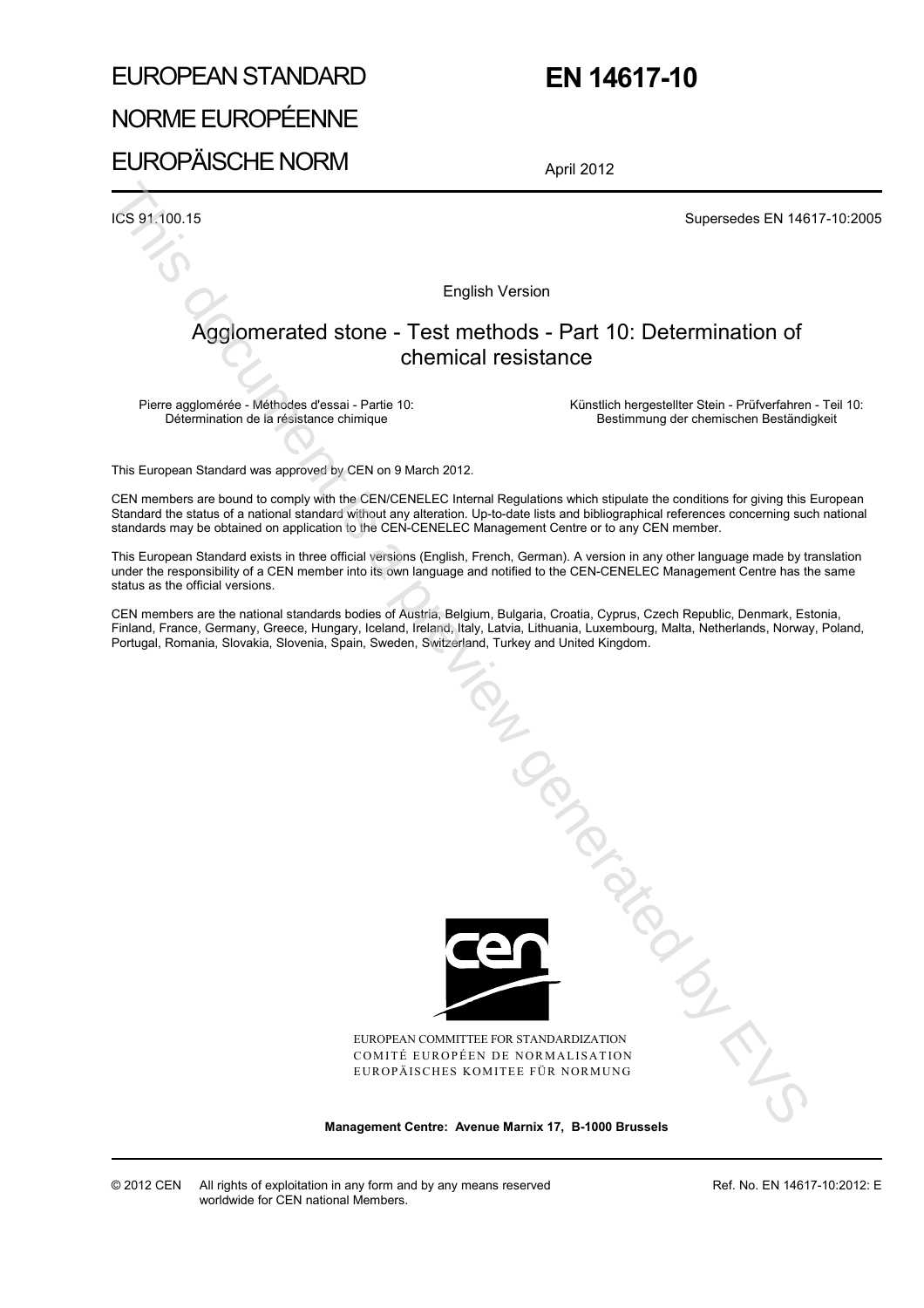# **Contents**

| $\overline{2}$                                             |  |
|------------------------------------------------------------|--|
| 3                                                          |  |
| $\overline{\mathbf{4}}$<br>4.1<br>4.2<br>4.3<br>4.4<br>4.5 |  |
| 4.6                                                        |  |
| A.1                                                        |  |
| A.2<br>A.3<br>A.4                                          |  |
| A.5<br>A.6                                                 |  |
|                                                            |  |

INDERICATION OF THE CONTROL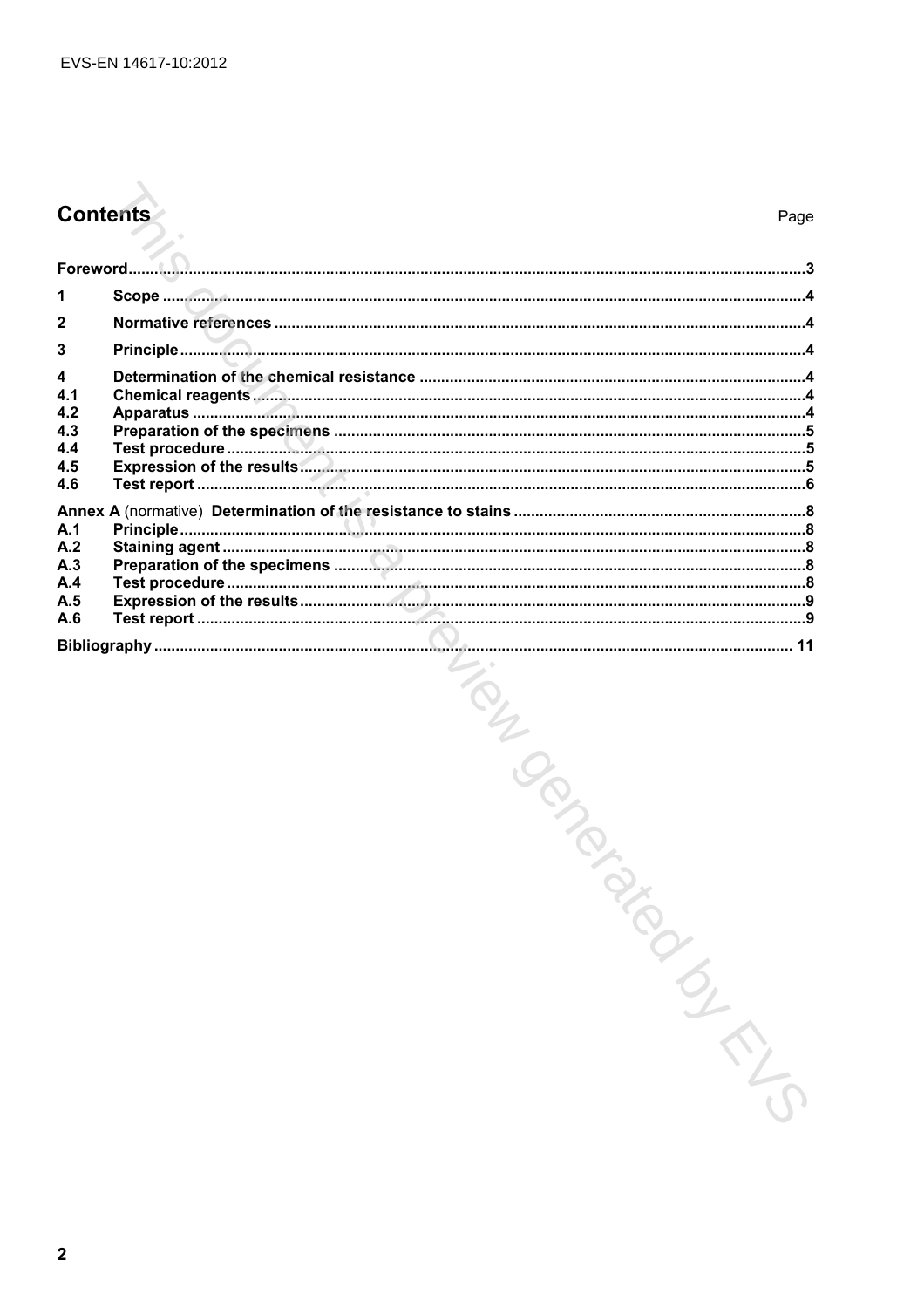# **Foreword**

This document (EN 14617-10:2012) has been prepared by Technical Committee CEN/TC 246 "Natural stones", the secretariat of which is held by UNI.

This European Standard shall be given the status of a national standard, either by publication of an identical text or by endorsement, at the latest by October 2012, and conflicting national standards shall be withdrawn at the latest by October 2012. **Forceword**<br>This document (EN 14617-10:2012) has been prepared by Technical Committee CENTC 246<br>stones", the secretion of which is held by UNI.<br>This European Standard of which is held by UNI.<br>This European Standard siand i

Attention is drawn to the possibility that some of the elements of this document may be the subject of patent rights. CEN [and/or CENELEC] shall not be held responsible for identifying any or all such patent rights.

This document supersedes EN 14617-10:2005.

4.3, 4.4, 4.5, A.3 and A.4 have been modified since the last edition of this European Standard.

This European Standard is one of a series of standards for test methods for agglomerated stones which includes the following:

EN 14617-1, *Agglomerated stone — Test methods — Part 1: Determination of apparent density and water absorption*

EN 14617-2, *Agglomerated stone — Test methods — Part 2: Determination of flexural strength (bending)*

EN 14617-4, *Agglomerated stone — Test methods — Part 4: Determination of the abrasion resistance*

EN 14617-5, *Agglomerated stone — Test methods — Part 5: Determination of freeze and thaw resistance*

EN 14617-6, *Agglomerated stone — Test methods — Part 6: Determination of thermal shock resistance* 

EN 14617-8, *Agglomerated stone — Test methods — Part 8: Determination of resistance to fixing (dowel hole)*

EN 14617-9, *Agglomerated stone — Test methods — Part 9: Determination of impact resistance*

EN 14617-10, *Agglomerated stone — Test methods — Part 10: Determination of chemical resistance*

EN 14617-11, *Agglomerated stone — Test methods — Part 11: Determination of linear thermal expansion coefficient* 

EN 14617-12, *Agglomerated stone — Test methods — Part 12: Determination of dimensional stability* 

EN 14617-13, *Agglomerated stone — Test methods — Part 13: Determination of electrical resistivity*

EN 14617-15, *Agglomerated stone — Test methods — Part 15: Determination of compressive strength* 

EN 14617-16, *Agglomerated stone — Test methods — Part 16: Determination of dimensions, geometric characteristics and surface quality of modular tiles* 

According to the CEN/CENELEC Internal Regulations, the national standards organizations of the following countries are bound to implement this European Standard: Austria, Belgium, Bulgaria, Croatia, Cyprus, Czech Republic, Denmark, Estonia, Finland, France, Germany, Greece, Hungary, Iceland, Ireland, Italy, Latvia, Lithuania, Luxembourg, Malta, Netherlands, Norway, Poland, Portugal, Romania, Slovakia, Slovenia, Spain, Sweden, Switzerland, Turkey and the United Kingdom.